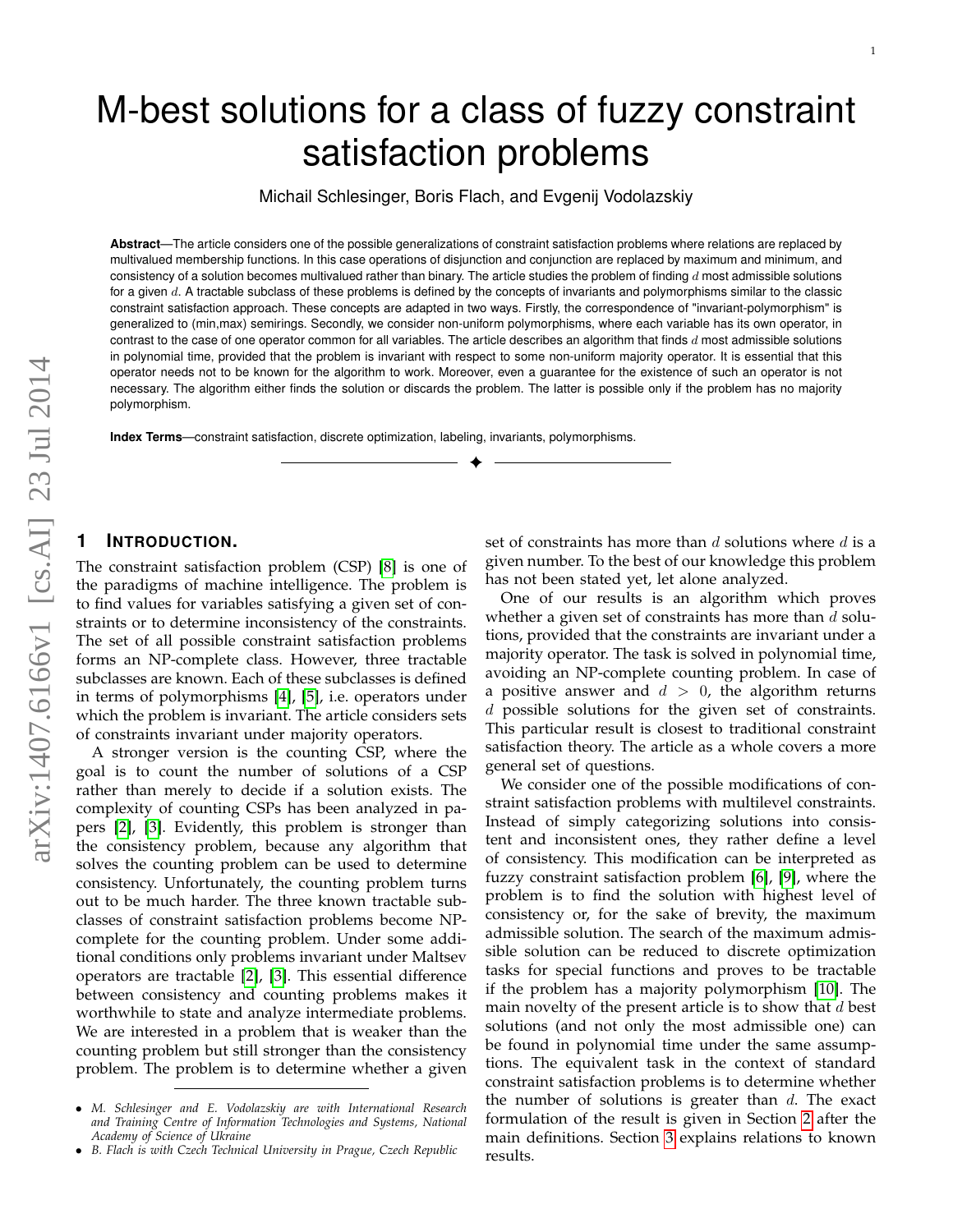### <span id="page-1-0"></span>**2 PROBLEM DEFINITION AND MAIN RESULT.**

The article uses the denotation  $\arg(\mathrm{d})\min_{i\in I} f(i)$  similar to the commonly used denotation  $\arg \min_{i \in I} f(i)$ .

<span id="page-1-5"></span>**Definition 1.** *For a finite set* I*, an ordered set* W*, a function*  $f: I \to W$  and an integer  $0 < d < |I|$ , the expression  $I^* = \arg(\text{d})\min_{i \in I} f(i)$ *means that*  $I^*$  *is a subset of I such that*  $|I^*| = d$  *and*  $f(i) \leq f(j)$  *holds for any pair*  $i \in I^*$ ,  $j \notin I^*$ . For  $d \geq |I|$  the expression  $I^* = \arg(\dim \mathcal{L}_{i \in I} f(i))$ *means that*  $I^* = I$ .

The subset  $I^* \subset I$  specified by this definition is not necessarily unique, in the same way as the element  $i^* \in$ *I* defined by the expression  $i^* = \operatorname{argmin}_{i \in I} f(i)$  is not necessarily unique. The set  $I^*$  is equivalently defined by the inequalities

<span id="page-1-4"></span>
$$
\max_{i \in I^*} f(i) \le \max_{i \in I'} f(i),\tag{1}
$$

which must be fulfilled for any subset  $I' \subset I$  with d elements.

Let  $T$  and  $K$  be two finite sets called the set of objects and the set of labels. A function  $\bar{x}: T \to K$  will be called a labeling. Let  $x_i$  denote the value of a labeling  $\bar{x}: T \to K$  for an object  $i \in T$  and let  $x_S$  denote its restriction to a subset  $S \subset T$ . Let  $K^S$  denote the set of all possible labellings  $x_S : S \to K$  for any  $S \subset T$ . Whenever we want to stress that the domain of a labeling is a union of a pair of disjoint subsets  $A, B \subset T$ , the labeling will be denoted by  $(x_A, x_B)$ , and not by  $x_{A\cup B}$ . Let  $2^T$  denote the set of all possible subsets  $S \subset T$ . A set  $\mathbb{S} \subset 2^T$  will be called a structure of the set T, the number  $\max_{S \in \mathcal{S}} |S|$ being the order of a structure.

Let  $W$  be a totally ordered set,  $S$  be a structure and let  $\varphi_S : K^S \to W$  be a function given for each structure element  $S \in \mathbb{S}$ . We assume that each of these functions is defined by a table  $\text{Tab}(S) = \big\{ (x, \varphi_S(x)) \mid x \in K^S \big\}.$ 

**Definition 2.** *The input data of a minimax labeling problem or, simply a problem, is a quintuple*

<span id="page-1-1"></span>
$$
\Phi = \langle T, K, W, \mathbb{S} \subset 2^T, (\varphi_S : K^S \to W \mid S \in \mathbb{S}) \rangle. \tag{2}
$$

*The order of the problem* Φ *is defined as the order of the structure* S*.*

The article considers arbitrary but fixed sets  $K$  and  $W$ . Therefore, we refer to problems also in form of a triple  $\Phi = \langle T, \mathbb{S}, (\varphi_S \mid S \in \mathbb{S}) \rangle$  and not by a quintuple [\(2\)](#page-1-1).

The input data of a problem  $\Phi$  define its objective function  $\varphi: K^T \to W$  with values  $\varphi(\bar{x}) = \max_{S \in S} \varphi_S(x_S)$ ,  $\bar{x} \in K^T$ , where  $x_S$  is the restriction of  $\bar{x}$  to  $S$ .

**Definition 3.** *For a given positive integer* d *the solution of a problem*  $\Phi$  *is a subset*  $\text{Sol}(\Phi) = \arg(\text{d})\text{min }\varphi(\bar{x})$ *.*  $\bar{x}$ ∈ $K^T$ 

The set of problems [\(2\)](#page-1-1) forms an NP-complete class, because any constraint satisfaction problem can be expressed in this format. We formulate a tractable subclass of such problems based on the concepts of polymorphisms and invariants, which are the main tools for

tractability analysis of constraint satisfaction problems [\[4\]](#page-8-1), [\[5\]](#page-8-2). We generalize these concepts in order to analyze problems [\(2\)](#page-1-1), which are more general than constraint satisfaction problems.

Let  $p_i: K \times K \times K \to K$  be a ternary operator defined for each  $i \in T$ . A collection  $P = (p_i \mid i \in T)$  of such operators is understood as an operator  $K^S \times K^S \times K^S \rightarrow$  $K^S$ , defined for each  $S \subset T$ . Applying it to a triple  $x, y, z \in K^S$  gives the labeling  $P(x, y, z) = v \in K^S$ defined by  $v_i = p_i(x_i, y_i, z_i)$ ,  $i \in S$ .

<span id="page-1-2"></span>**Definition 4.** *A function*  $\varphi_S: K^S \to W$  *is invariant*  $u$ *nder the operator*  $P = (p_i \mid i \in T)$  *and an operator P* is a polymorphism of the function  $\varphi_S$  if the inequality  $\max\{\varphi_S(x),\varphi_S(y),\varphi_S(z)\}\geqslant \varphi_S\big(P(x,y,z)\big)$  holds for each *triple*  $x, y, z \in K^S$ .

This definition was first introduced in [\[1\]](#page-8-8) and is more general than the polymorphism-invariant correspondence commonly used in constraint satisfaction the-ory. Definition [4](#page-1-2) assumes that each object  $i \in T$  gets assigned its own operator  $p_i: K \times K \times K \to K$ , instead of assigning a single operator to all variables. If it is necessary to emphasize that the components  $p_i$  of an operator  $P = (p_i \mid i \in T)$  depend on *i*, and, may differ from each other, we call the operator non-uniform.

**Definition 5.** An operator  $P = (p_i \mid i \in T)$  is a *polymorphism of the problem*  $\Phi = \langle T, \mathbb{S}, (\varphi_S \mid S \in \mathbb{S}) \rangle$ , *and a problem* Φ *is invariant under the operator* P *if* P *is a polymorphism of all functions*  $\varphi_S$ ,  $S \in \mathbb{S}$ *.* 

**Definition 6.** An operator  $P = (p_i \mid i \in T)$  is a majority *operator if the equalities*

$$
p_i(y, x, x) = p_i(x, y, x) = p_i(x, x, y) = x
$$

*hold for all*  $i \in T$  *and for all*  $x, y \in K$ .

The result of this paper is an algorithm that solves problems [\(2\)](#page-1-1) if they have a majority polymorphism. Its time complexity depends on parameters  $|T|$ ,  $|K|$ ,  $|S|$ , the number of required labellings d and the total size  $\sum_{S \in \mathbb{S}} |\text{Tab}(S)|$  of the tables, which represent the functions  $\varphi_S$ ,  $S \in \mathbb{S}$ . The main idea is to transform a problem of arbitrary order into an equivalent problem of order 2, and then to solve the second order problem by sequentially excluding variables. The order reduction procedure is described in Section [4,](#page-2-1) the approach for solving second order problems is described in Section [5.](#page-4-0)

The set of problems [\(2\)](#page-1-1) solvable by the algorithm for  $d = 1$  includes a well known subclass of constraint satisfaction problems and its fuzzy modifications. Example [1](#page-1-3) illustrates the likely less known fact that certain clustering problems can be expressed in the form [\(2\)](#page-1-1). Example [2](#page-2-2) shows, how solving [\(2\)](#page-1-1) for  $d > 1$  can improve a certain workaround for solving problems with additional global constraints.

<span id="page-1-3"></span>**Example 1. Clustering.** Consider a finite set T and a function  $r: T \times T \rightarrow W$  defining a dissimilarity  $r(s,t)$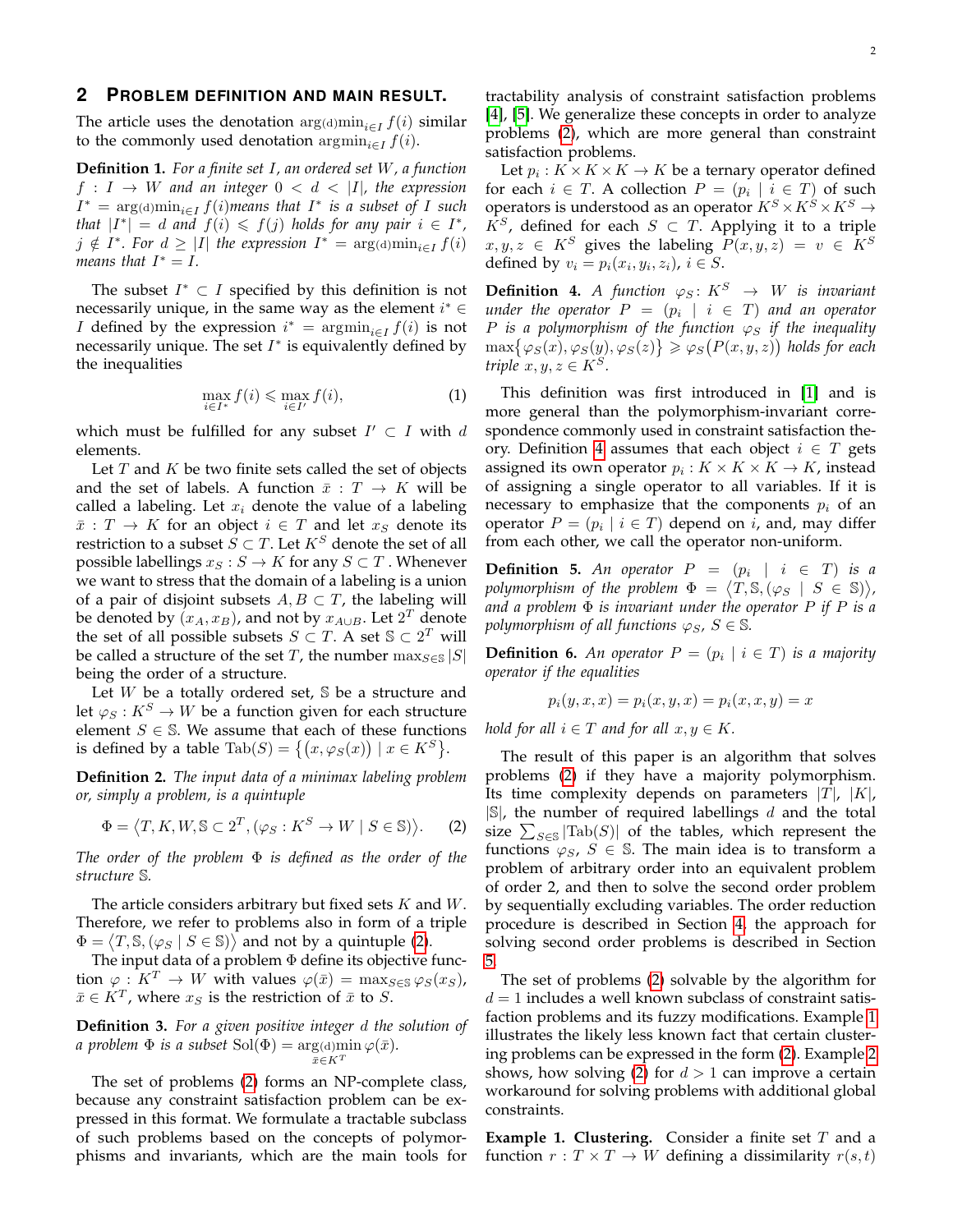for each pair  $s, t \in T$ . A partition of the set T into two subsets is a pair  $(T_1, T_2)$  such that  $T_1 \cup T_2 = T$ ,  $T_1 \cap T_2 = \emptyset$ and its quality is defined by the value

$$
F(T_1, T_2) = \max \Big\{ \max_{s, t \in T_1} r(s, t), \max_{s, t \in T_2} r(s, t) \Big\}.
$$

One possible definition of a clustering problem is to find the best partition

<span id="page-2-3"></span>
$$
(T_1^*, T_2^*) = \underset{(T_1, T_2)}{\text{argmin}} \max \Big\{ \underset{s, t \in T_1}{\text{max}} r(s, t), \underset{s, t \in T_2}{\text{max}} r(s, t) \Big\}. \tag{3}
$$

This problem is reduced to a minimax problem [\(2\)](#page-1-1) by

$$
K = \{1, 2\}, \quad \mathbb{S} = \{\{s, t\} \mid s, t \in T, t \neq s\},
$$

$$
\varphi_{\{s, t\}}(k, k') = \begin{cases} r(s, t) & \text{if } k = k', \\ \min W & \text{otherwise} \end{cases}, \{s, t\} \in \mathbb{S}.
$$

A solution  $\bar{x}^* = \operatorname{argmin}_{\bar{x} \in K^T} \max\{s,t\} \in \mathcal{S} \varphi\{s,t\}(x_s, x_t)$  of this labeling problem defines a solution of the clustering problem [\(3\)](#page-2-3) via  $T_k^* = \{ s \in T \mid x_s^* = k \}, k \in \{1, 2\}.$ 

The minimax problem has a binary label domain  $K$ and is of order two. Any such problem is invariant under some majority operator and can be solved by the provided algorithm.  $\Box$ 

<span id="page-2-2"></span>**Example 2. Constraint relaxation.** Suppose that the task is to find the best labeling for given data [\(2\)](#page-1-1) under some additional constraints. Formally put, the labeling must belong to some given set  $K$  of labellings. This might be a condition which is easy to verify. For example, it might be required that a certain label  $k_0 \in K$  appears in a labeling  $\bar{x}$  at most l times. However, seeking the best labeling

<span id="page-2-5"></span>
$$
\bar{x}^* = \underset{\bar{x} \in \mathcal{K}}{\operatorname{argmin}} \left[ \underset{S \in \mathbb{S}}{\operatorname{max}} \varphi_S(x_S) \right] \tag{4}
$$

under such additional constraints may turn out to be much harder than seeking the best labeling

<span id="page-2-4"></span>
$$
\bar{x}^* = \underset{\bar{x} \in K^T}{\operatorname{argmin}} \left[ \underset{S \in \mathbb{S}}{\max} \varphi_S(x_S) \right]. \tag{5}
$$

without such constraints. Moreover, it might happen that the additional constraints are hard to formalize. The set  $K$  may represent, for example, a user who rejects labellings based on informal personal preferences.

A workaround is to find the best labeling [\(5\)](#page-2-4) and to check condition  $\bar{x}^* \in \mathcal{K}$  afterwards. Obviously, if the condition holds, then  $\bar{x}^*$  is a solution of [\(4\)](#page-2-5). However, this requirement is rather too strong. It can be weakened by finding  $d$  best labellings. The approach for solving  $(4)$ is to consider labellings one by one, from best to worst. The first labeling in the sequence which fulfills  $\bar{x}^* \in \mathcal{K}$ is a solution of the task  $\operatorname{argmin}_{\bar{x}\in\mathcal{K}}\bigl[\max_{S\in\mathbb{S}}\varphi_S(x_S)\bigr]$ . Of course, this labeling may appear late in the sequence and the problem [\(4\)](#page-2-5) will remain unsolved. However, an incorrect solution is excluded in any case.  $\Box$ 

## <span id="page-2-0"></span>**3 RELATIONS TO KNOWN RESULTS.**

The closest counterpart to problem [\(2\)](#page-1-1) are constraint satisfaction problems. It is known that constraint satisfaction problems with a majority polymorphism form a tractable subclass [\[7\]](#page-8-9). This result can be easily general-ized to problems [\(2\)](#page-1-1) for  $d = 1$ . Solving  $\arg\min_{\bar{x} \in K^T} \varphi(\bar{x})$ is tractable because it can be reduced to solving  $log(|K| \times$  $|T|$ ) constraint satisfaction problems.

We solve the task for arbitrary  $d$ . For constraint satisfaction problems this means to prove existence of at least d solutions satisfying the constraints. As far as we know, this question has not yet been studied for constraint satisfaction problems.

The article presents an algorithm that solves a certain subclass of an NP-complete class of problems. This subclass is defined in terms of existence of a non-uniform majority polymorphism. For practical application of the algorithm, it is necessary to either know its behavior on problems instances without such a polymorphism or to have a method for proving existence of a nonuniform majority polymorphism for a given problem instance. There are known methods for proving whether a problem has a uniform majority polymorphism [\[5\]](#page-8-2), however, we are not aware of such a method for nonuniform majority polymorphisms. We conjecture this to be a nontrivial task. The advantage of the presented algorithm is that such a prior control of input data is not required. For any problem  $(2)$  from an  $NP$ -complete class given on its input, the algorithm stops in polynomial time either returning a set of  $d$  best labellings or discarding the problem. The latter is possible only if the problem has no majority polymorphism. Therefore, the algorithm solves any problem [\(2\)](#page-1-1) that is invariant under some non-uniform majority operator and avoids to answer the potentially hard question of existence of such an operator let alone to find it.

# <span id="page-2-1"></span>**4 TRANSFORMING PROBLEMS OF ARBITRARY ORDER TO PROBLEMS OF SECOND ORDER.**

Let *T* be a set of objects, *S*  $\subset$  *T* and *R* = *T*  $\setminus$  *S*.

**Definition 7.** *The projection of a function*  $\varphi : K^T \to W$ *onto the subset S is the function*  $\varphi_S : K^S \to W$ *, obtained by minimizing over all variables not in* S*, i.e.*

$$
\varphi_S(x_S) = \min_{x_R \in K^R} \varphi(x_S, x_R).
$$

The following property immediately follows from this definition.

<span id="page-2-7"></span>**Lemma 1.** Let  $S \subset R \subset T$ ,  $\varphi_S$  and  $\varphi_R$  be the projections of *a* function  $\varphi: K^T \to W$  onto S and R respectively and  $\varphi_*$ *be the projection of*  $\varphi_R$  *onto* S. Then  $\varphi_* = \varphi_S$ .

The next two lemmas express properties of functions invariant under some operator.

<span id="page-2-6"></span>**Lemma 2.** *If a function*  $\varphi: K^T \to W$  *is invariant under an operator*  $P = (p_i \mid i \in T)$ , then its projection  $\varphi_S$  is invariant *under the same operator.*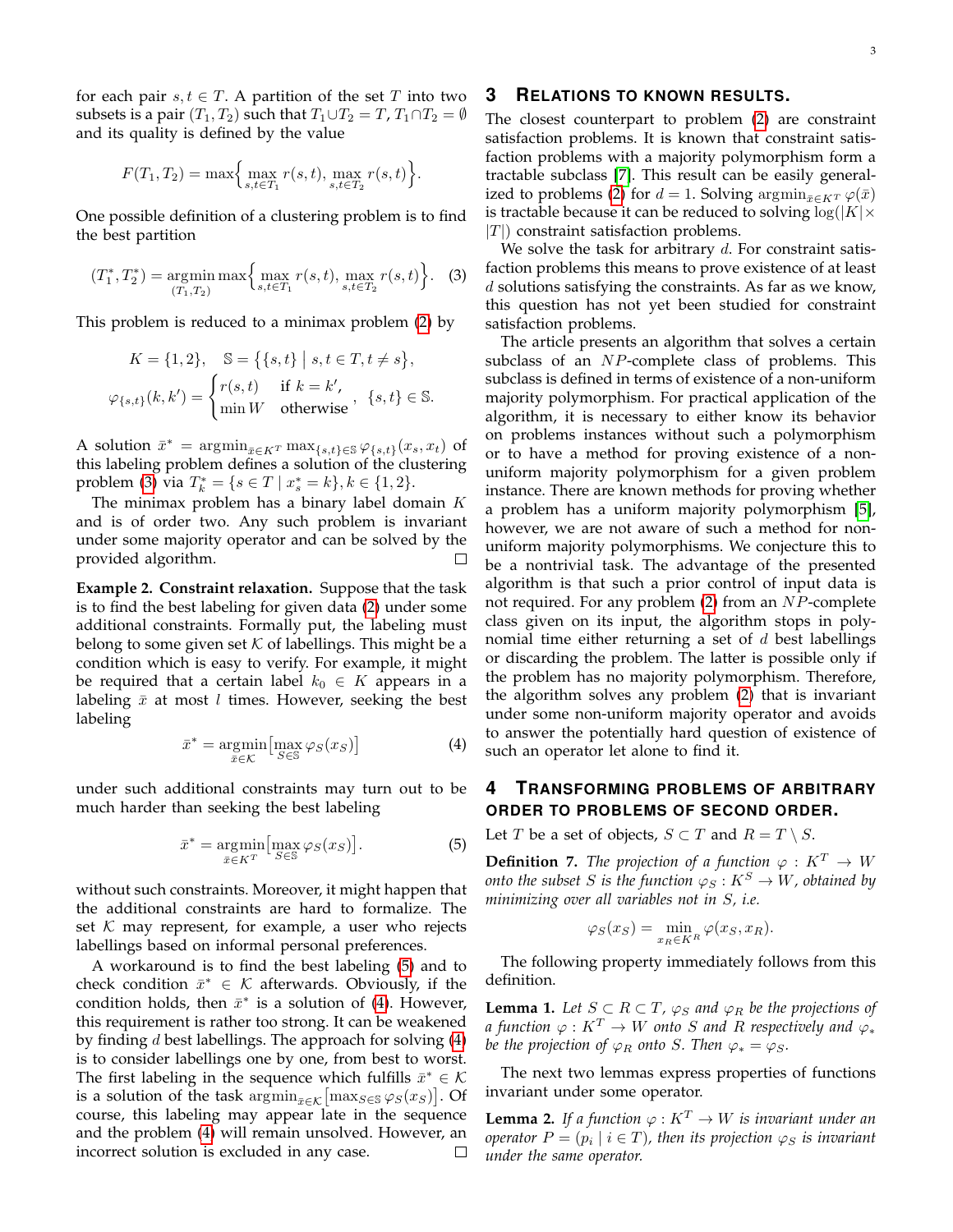<span id="page-3-0"></span> $\Box$ 

*Proof:* Let us denote  $R = T \setminus S$ . Let  $x_S$ ,  $y_S$ ,  $z_S$  be three labellings of the form  $S \to K$ . Since  $\varphi_S$  is the projection of  $\varphi$  onto S, there exist three labellings

$$
\bar{x} = (x_S, x_R), \quad \bar{y} = (y_S, y_R), \quad \bar{z} = (z_S, z_R)
$$

of the form  $T \to K$ , such that

$$
\varphi(\bar{x}) = \varphi_S(x_S), \quad \varphi(\bar{y}) = \varphi_S(y_S), \quad \varphi(\bar{z}) = \varphi_S(z_S).
$$

Let us denote

$$
\bar{u} = P(\bar{x}, \bar{y}, \bar{z}), u_S = P(x_S, y_S, z_S), u_R = P(x_R, y_R, z_R).
$$

Because  $\varphi_S$  is the projection of  $\varphi$  onto S and  $\varphi$  is invariant under  $P$ , it follows that

$$
\varphi_S(P(x_S, y_S, z_S)) = \varphi_S(u_S) = \min_{x_R \in K^R} \varphi(u_S, x_R) \le
$$
  

$$
\leq \varphi(u_S, u_R) = \varphi(\bar{u}) \leq \max{\varphi(\bar{x}), \varphi(\bar{y}), \varphi(\bar{z})} =
$$
  

$$
= \max{\varphi_S(x_S), \varphi_S(y_S), \varphi_S(z_S)}.
$$

<span id="page-3-2"></span>**Lemma 3.** *If two functions*  $\varphi, \psi \colon K^T \to W$  *are invariant*  $\emph{under an operator } P \, = \, (p_i \, \mid \, i \, \in \, T)$ , then their element*wise maximum, i.e. the function*  $\omega: K^T \to W$  *with values*  $\omega(\bar{x}) = \max\{\varphi(\bar{x}), \psi(\bar{x})\}, \ \bar{x} \in K^T$ , is invariant under the *same operator.*

*Proof:* Let  $\bar{x}_i$ ,  $i = 1, 2, 3$  be three labellings and  $\bar{y} =$  $P(\bar{x}_1, \bar{x}_2, \bar{x}_3)$ . The fact that  $\varphi$  and  $\psi$  are invariant under *P* means that  $\max_i \varphi(\bar{x}_i) \geq \varphi(\bar{y})$  and  $\max_i \psi(\bar{x}_i) \geq \psi(\bar{y})$ . It follows that

$$
\max_{i} \max \{ \varphi(\bar{x}_i), \psi(\bar{x}_i) \} \ge \max \{ \varphi(\bar{y}), \psi(\bar{y}) \},
$$

and, equivalently,

$$
\max_{i} \omega(\bar{x}_i) \geqslant \omega(\bar{y}) = \omega(P(\bar{x}_1, \bar{x}_2, \bar{x}_3)).
$$

 $\Box$ 

If a function  $\varphi: K^T \to W$  has a majority operator then it has an important additional property.

<span id="page-3-1"></span>**Lemma 4.** Let  $\varphi: K^T \to W$  be a function which has a *majority polymorphism and let* Q*,* R*,* S *be pairwise disjoint subsets of* T *such that*  $Q \cup R \cup S = T$ *. Denote by*  $\varphi_{QR}$ *,*  $\varphi_{OS}$ ,  $\varphi_{RS}$  *the projections of*  $\varphi$  *onto the subsets*  $Q \cup R$ ,  $Q \cup S$ , R ∪ S *respectively. Then the equality*

$$
\varphi(\bar{x}) = \max \{ \varphi_{QR}(x_Q, x_R), \ \varphi_{QS}(x_Q, x_S), \ \varphi_{RS}(x_R, x_S) \}
$$
  
holds for any labeling  $\bar{x} = (x_Q, x_R, x_S) \in K^T$ .

*Proof:* Let us pick an arbitrary labeling  $\bar{x}$  for the following considerations. Let  $x_Q$ ,  $x_R$ ,  $x_S$  denote the restrictions of the labeling  $\bar{x}$  onto the subsets  $Q$ , R, S respectively. By definition of projection the inequalities

$$
\varphi(\bar{x}) \geqslant \varphi_{QR}(x_Q, x_R),
$$
  

$$
\varphi(\bar{x}) \geqslant \varphi_{QS}(x_Q, x_S),
$$
  

$$
\varphi(\bar{x}) \geqslant \varphi_{RS}(x_R, x_S),
$$

are valid, and, consequently we have

$$
\varphi(\bar{x}) \ge \max\{\varphi_{QR}(x_Q, x_R), \ \varphi_{QS}(x_Q, x_S), \ \varphi_{RS}(x_R, x_S)\}.
$$

Let us prove the converse inequality

$$
\varphi(\bar{x}) \le \max\{\varphi_{QR}(x_Q, x_R), \ \varphi_{QS}(x_Q, x_S), \ \varphi_{RS}(x_R, x_S)\}.
$$

Because  $\varphi_{QR}$ ,  $\varphi_{QS}$ ,  $\varphi_{RS}$  are the projections of the function  $\varphi$  onto the subsets  $Q \cup R$ ,  $Q \cup S$ ,  $R \cup S$ , there exist three labellings  $y_S : S \to K$ ,  $y_R : R \to K$  and  $y_Q : Q \to K$ such that

$$
\varphi(x_Q, x_R, y_S) = \varphi_{QR}(x_Q, x_R),
$$
  
\n
$$
\varphi(x_Q, y_R, x_S) = \varphi_{QS}(x_Q, x_S),
$$
  
\n
$$
\varphi(y_Q, x_R, x_S) = \varphi_{RS}(x_R, x_S).
$$
\n(6)

The function  $\varphi$  has some majority polymorphism  $P$ , therefore, [\(6\)](#page-3-0) implies the chain

$$
\varphi(\bar{x}) = \varphi(x_Q, x_R, x_S) =
$$
  
\n
$$
= \varphi(P(x_Q, x_Q, y_Q), P(x_R, y_R, x_R), P(y_S, x_S, x_S)) \le
$$
  
\n
$$
\le \max\{\varphi(x_Q, x_R, y_S), \varphi(x_Q, y_R, x_S), \varphi(y_Q, x_R, x_S)\} =
$$
  
\n
$$
= \max\{\varphi_{QR}(x_Q, x_R), \varphi_{QS}(x_Q, x_S), \varphi_{RS}(x_R, x_S)\}.
$$

Lemma [4](#page-3-1) shows that any function  $\varphi: K^T \to W$  of  $|T|$  arguments that has a majority polymorphism, can be expressed in terms of three projections  $\varphi_A$ ,  $\varphi_B$ ,  $\varphi_C$ onto subsets  $A, B, C \subset T$ , provided that the union of their pairwise intersections coincides with T. Each of these functions depends on less variables than  $\varphi$  and, according to Lemma [2,](#page-2-6) they are invariant under the same operator as  $\varphi$ . Therefore, each of the functions  $\varphi_A$ ,  $\varphi_B$ ,  $\varphi_C$  can in turn be expressed in terms of functions of less variables. Moreover, there will be no collisions when projecting some functions  $\varphi_A$  and  $\varphi_B$  onto  $D \subset A \cap B$ . According to Lemma [1,](#page-2-7) both projections are equal to the projection of  $\varphi$  onto D. Therefore, any function  $\varphi: K^T \to W$  that has a majority polymorphism can be expressed in form of  $\varphi(\bar{x}) = \max_{i,j \in T} \varphi_{ij}(x_i, x_j), \bar{x} \in K^T$ , where  $\varphi_{ij}$  are the projections of  $\varphi$  onto  $\{i, j\}$  and have the same majority polymorphism as  $\varphi$ .

The stated properties allow us to transform any problem with a majority polymorphism into an equivalent problem of second order, even if the polymorphism itself is not known. Instead of denoting the second order problem by a triple  $\langle T, \mathbb{S}, (\varphi_S \mid S \in \mathbb{S}) \rangle$ , we will denote it by a tuple  $\langle T, (\varphi_{ij} \mid i,j \in T) \rangle$ , where  $\varphi_{ij}$ ,  $i,j \in T$ , are functions  $K \times K \to W$  such that  $\varphi_{ij}(k, k') = \varphi_{ji}(k', k)$ for all  $i, j \in T$ ,  $k, k' \in K$  and  $\varphi_{ii}(k, k') = \min W$  for all  $i \in T$ . The value of the objective function for a labeling  $\bar{x} \in K^T$  is  $\max_{i,j \in T} \varphi_{ij}(x_i, x_j)$ 

**Theorem 1.** Any problem  $\Phi = \langle T, \mathbb{S}, (\varphi_S \mid S \in \mathbb{S}) \rangle$  that *has a majority polymorphism can be transformed to a second order problem*  $\Psi = \langle T, (\psi_{ij} \mid i, j \in T) \rangle$  *such that* 

$$
\max_{S \in \mathbb{S}} \varphi_S(x_S) = \max_{i,j \in T} \psi_{ij}(x_i, x_j), \quad \bar{x} \in K^T,
$$

*where*  $x_S$  *is the restriction of labeling*  $\bar{x}$  *onto*  $S \in \mathbb{S}$  *and*  $x_i$  *are its values for*  $i \in T$ *. The second order problem*  $\Psi$  *is invariant under the same majority operator as* Φ*.*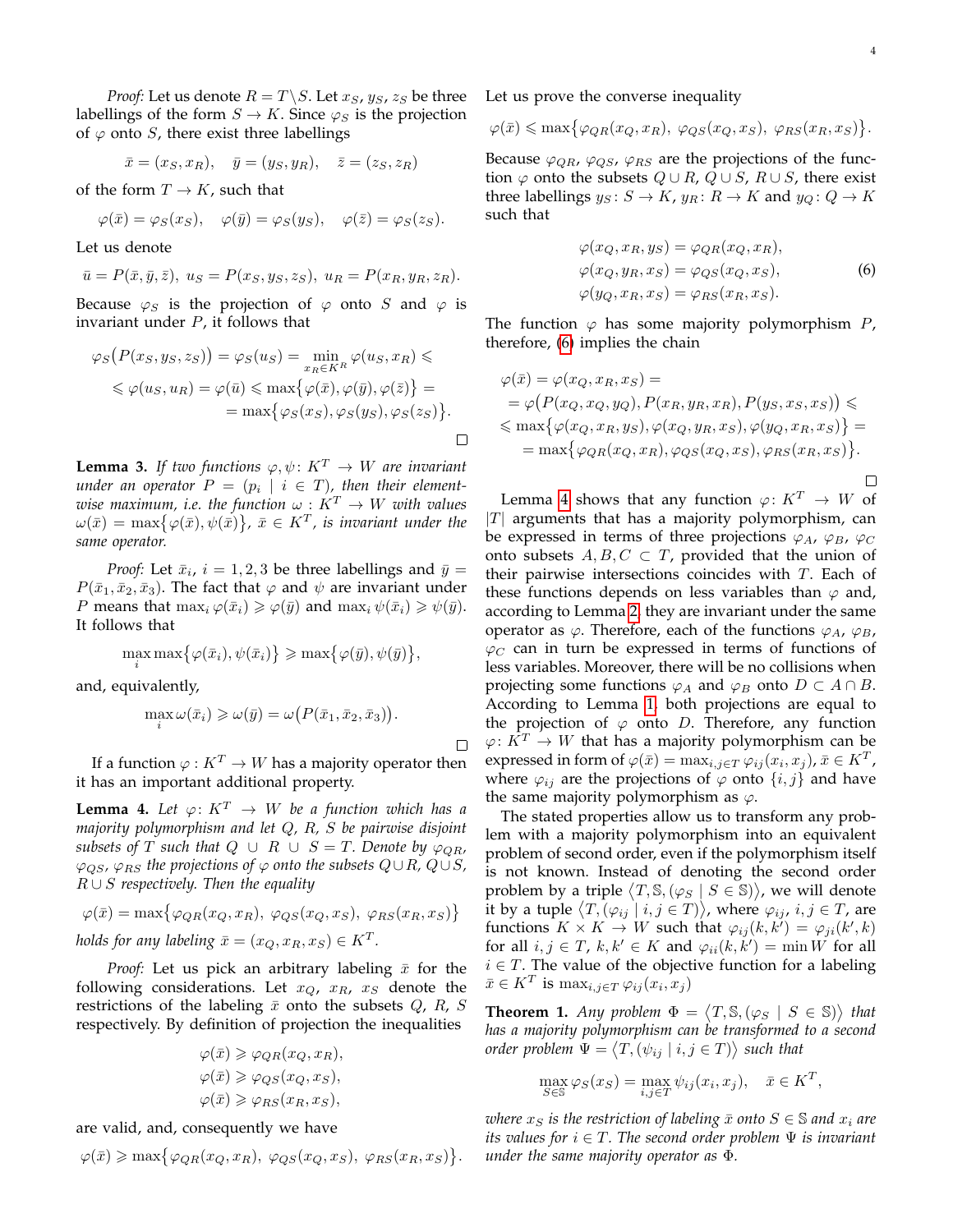*Proof:* Let us denote the projection of  $\varphi_S$  onto  $\{i, j\} \subset$ S by  $\varphi_{ij}^S$ . We assume  $\varphi_{ij}^S(x_i, x_j) = \min W$  for  $\{i, j\} \not\subset S$ . The functions  $\varphi_{ij}^S$  are invariant under the same operator as the function  $\varphi_S$ . Let us define functions  $\psi_{ij}$  of the problem  $\Psi$  as  $\psi_{ij} = \max_{S \in \mathbb{S}} \varphi_{ij}^S$ . According to Lemma [3](#page-3-2) these functions are invariant under the same operator as  $\varphi_{ij}^S$ . Therefore, both problems  $\Phi$  and  $\Psi$  are invariant under the same majority operator. And, the following chain

$$
\max_{S \in \mathbb{S}} \varphi_S(x_S) = \max_{S \in \mathbb{S}} \max_{i,j \in S} \varphi_{ij}^S(x_i, x_j) =
$$

$$
= \max_{i,j \in T} \max_{S \in \mathbb{S}} \varphi_{ij}^S(x_i, x_j) = \max_{i,j \in T} \psi_{ij}(x_i, x_j)
$$

holds for each labeling  $\bar{x} \in K^T$ .

The proof of the theorem implicitly contains an algorithm for transforming the problem  $\Phi = \langle T, \mathbb{S}, (\varphi_S \mid \check{S}) \rangle$ S) $\rangle$  into the problem  $\Psi = \langle \hat{T}, (\psi_{ij} \mid i, j \in \hat{T}) \rangle$ . Assuming that the functions  $\varphi_S$ ,  $S \in \mathbb{S}$ , which define the problem Φ, are given in form of a tables Tab(S) =  $\{(x, \varphi_S(x)) \mid$  $x \in K^S$ , this algorithm reads as follows.

## <span id="page-4-1"></span>**Algorithm 1. Reducing the problem's order.**

**Input:** problem  $\Phi = \langle T, \mathbb{S}, (\varphi_S \mid S \in \mathbb{S}) \rangle$ . **Output:** problem  $\Psi = \langle T, (\psi_{ij} \mid i, j \in T) \rangle$ . 0. For each  $i, j \in T$ ,  $k, k' \in K$  $\psi_{ij}(k, k') = \min W;$ 1. for each  $S \in \mathbb{S}$ 1.0. for each  $i, j \in S$ ,  $k, k' \in K$  $\varphi_{ij}^S(k,k') = \max W;$ 1.1. for each  $(\bar{x}, w) \in \text{Tab}(S)$  and each  $i, j \in S$  $\varphi^S_{ij}(x_i,x_j) = \min\{\varphi^S_{ij}(x_i,x_j),w\};$ 1.2. for each  $(\bar{x}, w) \in \text{Tab}(S)$ if  $w \neq \max_{i,j \in S} \varphi_{ij}^S(x_i, x_j)$ , then return *"discard"*; 1.3. for each  $i, j \in S$ ,  $k, k' \in K$  $\psi_{ij}(k, k') = \max \{ \psi_{ij}(k, k'), \varphi_{ij}^{S}(k, k') \}.$  $\Box$ 

If the input problem  $\Phi$  has a majority polymorphism then Algorithm [1](#page-4-1) is guaranteed to transform the problem into an equivalent problem  $\Psi$  of order two. Testing conditions in p.1.2 is redundant in this case. None of them holds. However, testing these conditions extends the scope of the algorithm to cover any problem, and not only those which have a majority polymorphism. The absence of a *"discard"* message guarantees that the algorithm has successfully converted the input problem into a second order problem. This is true regardless of presence or absence of a majority polymorphism. Notice however, that the resulting problem has no majority polymorphism if the input problem lacks one. As will be shown in section [5,](#page-4-0) this does not violate the applicability of algorithms given there for solving problems of second order. The *"discard"* message means that the problem Φ is not in the applicability range of the algorithm. This is possible only if the problem has no majority polymorphism.

The complexity of Algorithm [1](#page-4-1) as well as of all other presented algorithms is measured by the number of  $\max\{w, w'\}$  and  $\min\{w, w'\}$  operations. The complexity of Algorithm [1](#page-4-1) depends polynomially on the parameters of the problem: the numbers  $|T|$ ,  $|K|$ ,  $|\mathbb{S}|$ , the order n and the size  $l = \sum_{S \in \mathbb{S}} |\text{Tab}(S)|$  of the input data.

The complexity of p.0 is of order  $|T|^2 \times |K|^2$ . The total complexity for all  $S \in \mathbb{S}$  of p.1.0 and 1.3 is of order  $|\mathbb{S}| \times |K|^2 \times n^2$ . The total complexity for all  $S \in \mathbb{S}$  of p.1.1 and 1.2 is of order  $l \times n^2$ .

## <span id="page-4-0"></span>**5 SECOND ORDER PROBLEMS.**

#### **5.1 A general approach for excluding variables.**

Let us define two problems  $\Phi = \langle T, (\varphi_{ij} \mid i, j \in T) \rangle$ and  $\Phi^* = \langle S, (\varphi_{ij} \mid i, j \in S) \rangle$ , for a set T and the set  $S =$  $T \setminus \{t\}$  obtained from T by removing an arbitrary element  $t \in T$ . Consider an algorithm that "reduces" the search of a solution  $Sol(\Phi)$  to the search of  $Sol(\Phi^*)$  in a greedy way. Algorithms of this type minimize a function of  $n$ variables by minimizing an auxiliary function of  $(n - 1)$ variables first, and then find the optimal value of the remaining  $n$ -th variable by keeping the other variables fixed to the previously found minimizer of the auxiliary function. The auxiliary function itself is minimized by the same greedy algorithm, so that the optimization over  $n$  variables is eventually "reduced" to  $n$  optimizations over a single variable.

We modify this idea in two ways. Firstly, a greedy algorithm is used to find  $d$  best solutions, and not only the best solution. Secondly, we include an essential test that allows to detect situations in which the result of the algorithm differs from  $Sol(\Phi)$ .

#### <span id="page-4-2"></span>**Algorithm 2. Greedy algorithm.**

**Input:** a problem  $\Phi = \langle T, (\varphi_{ij} \mid i, j \in T) \rangle$ . **Output:** Sol(Φ) or a message *"discard"*. 0. If  $|T| = 2$ ,  $T = \{a, b\}$ then  $Sol(\Phi) = arg(d)$ min  $\arg(\mathrm{d}) \min_{(x_a,x_b)\in K^2} \varphi_{ab}(x_a,x_b);$ 

else

 $\Box$ 

- 1. pick  $t \in T$ , let  $S = T \setminus \{t\}$ ;
- 2. using Algorithm [2](#page-4-2) find  $Sol(\Phi^*)$ ,  $\Phi^* = \langle S, (\varphi_{ij} \mid i, j \in S) \rangle;$
- 3. if there is at least one labeling  $x \in Sol(\Phi^*)$ fulfilling the inequality

$$
\max_{i,j \in S} \varphi_{ij}(x_i, x_j) < \min_{k \in K} \max_{i \in S} \varphi_{it}(x_i, k),
$$

 $i,j \in S$ <sup>k∈K</sup><br>then return *"discard"*;

4. construct the auxiliary set

$$
WORK = \{(x, x_t) \in K^T \mid x \in Sol(\Phi^*), x_t \in K\};
$$
  
5. find Sol' = arg(d)min max  $\varphi_{ij}(x_i, x_j)$ .

The subset Sol' returned by the algorithm is not necessarily the solution of the problem. However, testing conditions in p.3 allows to detect situations in which Sol' is a solution. The next lemma proves that Sol' is the required labeling subset if the algorithm does not output *"discard"*.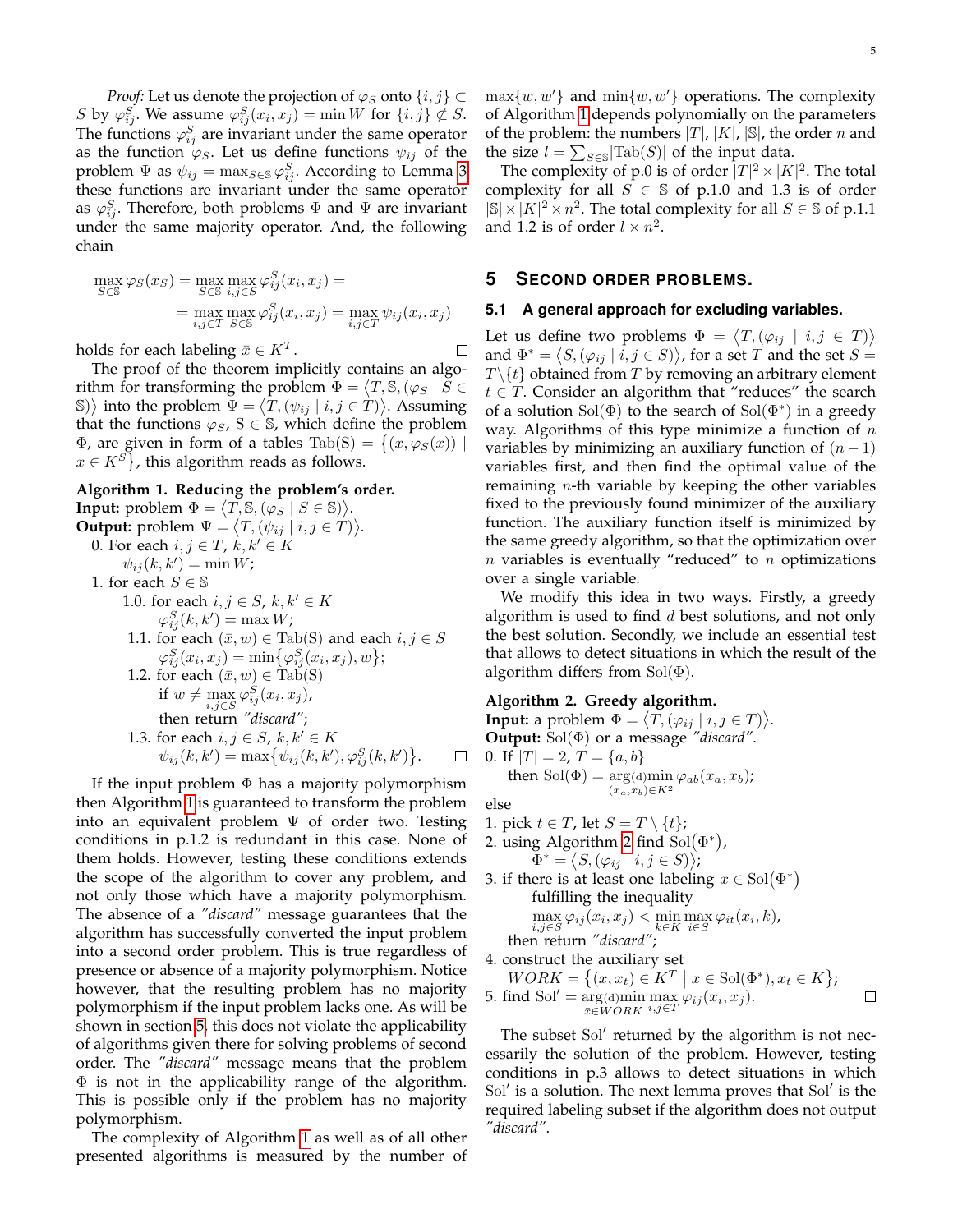<span id="page-5-2"></span>**Lemma 5.** Let  $\Phi = \langle T, (\varphi_{ij} \mid i, j \in T) \rangle$  and  $\Phi^* = \langle S, (\varphi_{ij} \mid$  $(i, j \in S)$ ) be two problems such that  $S = T \setminus \{t\}$  and  $t \in T$ . *Let*

$$
WORK = \{(x, x_t) \in K^T \mid x \in Sol(\Phi^*), x_t \in K\}
$$

*denote all possible extensions of labellings* x ∈ Sol(Φ<sup>∗</sup> ) *and let*

$$
Sol' = \underset{\bar{x} \in WORK}{\arg(\text{d})} \underset{i,j \in T}{\min} \underset{\varphi_{ij}(x_i, x_j)}{\max} \mathcal{\varphi}_{ij}(x_i, x_j).
$$

*be a set of* d *best labellings in* W ORK*. If the inequality*

<span id="page-5-0"></span>
$$
\max_{i,j \in S} \varphi_{ij}(x_i, x_j) \geq \min_{k \in K} \max_{i \in S} \varphi_{ti}(k, x_i)
$$
 (7)

*holds for each labeling*  $x \in Sol(\Phi^*)$ , then Sol $'$  is a solution of  $\Phi$ , *i.e.* Sol<sup>'</sup> = arg(d)min  $\max_{i,j\in T} \varphi_{ij}(x_i,x_j).$ 

*Proof:* Denote

$$
\varphi_S(x) = \max_{i,j \in S} \varphi_{ij}(x_i, x_j), \quad \theta^* = \max \{ \varphi_S(x) \mid x \in Sol(\Phi^*) \}
$$

$$
\varphi(\bar{x}) = \max_{i,j \in T} \varphi_{ij}(x_i, x_j), \quad \theta' = \max \{ \varphi(\bar{x}) \mid \bar{x} \in Sol' \}
$$

for  $x \in K^S$  and  $\bar{x} \in Sol'$ .

Let us first prove that  $\theta' \leq \theta^*$ . We enumerate labellings from Sol $(\Phi^*)$  by numbers  $l \in \{1, 2, ..., d\}$  and denote by  $x(l) \in Sol(\Phi^*)$  the labeling with number l, so that  $Sol(\Phi^*) = \{x(l) | l = 1, 2, \ldots, d\}$ . Let us define the label  $x_t(l) = \operatorname{argmin}_{k \in K} \operatorname{max}_{i \in S} \varphi_{it}(x_i(l), k)$  for each labeling  $x(l) \in Sol(\Phi^*)$ . This gives d labellings  $(x(l), x_t(l)) \in$  $WORK, l \in \{1, 2, \ldots, d\}$ . Because of assumption [\(7\)](#page-5-0) they fulfill the equalities

<span id="page-5-1"></span>
$$
\varphi(x(l), x_t(l)) = \varphi_S(x(l)), \quad l \in \{1, 2, \dots, d\}, \qquad (8)
$$

which leads to the chain

$$
\theta' = \max_{\bar{x} \in \text{Sol}'} \varphi(\bar{x}) \le \max_{1 \le l \le d} \varphi(x(l), x_t(l)) =
$$
  
= 
$$
\max_{x \in \text{Sol}(\Phi^*)} \varphi_S(x) = \theta^*.
$$

The inequality in this chain follows from the property [\(1\)](#page-1-4) of the set Sol<sup>'</sup> = arg(d)min<sub> $\bar{x} \in WORK \varphi(\bar{x})$ . The next</sub> equality is valid due to [\(8\)](#page-5-1).

Let us prove that the inequality  $\varphi(\bar{x}) \geq \theta'$  holds for all  $\bar{x} \in K^T \setminus \text{Sol}'$ . For labellings  $\bar{x} \in WORK \setminus \text{Sol}'$  this inequality follows directly from the definition of Sol'. It is also true for labellings  $\bar{x} \in K^T \setminus WORK$ , because

$$
\varphi(\bar{x}) = \max_{i,j \in T} \varphi_{ij}(x_i, x_j) \ge \max_{i,j \in S} \varphi_{ij}(x_i, x_j) =
$$
  
= 
$$
\varphi_S(x_S) \ge \theta^* \ge \theta',
$$

where  $x<sub>S</sub>$  is the restriction of  $\bar{x}$  to S. The second inequality of this chain follows from the fact that  $x_S \notin Sol(\Phi^*)$ if  $\bar{x} \notin WORK$ . We obtain, that  $\varphi(\bar{x}) \geq \theta'$  holds for all  $\bar{x} \notin$  Sol' and  $\varphi(\bar{x}) \leq \theta'$  holds for all  $\bar{x} \in$  Sol'. According to Definition [1,](#page-1-5) this means that Sol<sup> $\prime$ </sup> = arg(d)min<sub> $\bar{x} \in K^T \varphi(\bar{x})$ .</sub>  $\Box$ 

It follows from Lemma [5,](#page-5-2) that the Algorithm [2](#page-4-2) is applicable for the whole NP-complete class of problems. Its output is either *"discard"* or a correct solution. Unfortunately, this correct solution is obtained only for a very limited set of simple problems. We expand this set by replacing the problem  $\Phi = \langle T, (\varphi_{ij} \mid i,j \in T) \rangle$ in step 2 of the algorithm by an equivalent problem  $\Omega = \langle T, (\omega_{ij} \mid i,j \in T) \rangle$ . Equivalence means here that both problems have the same objective function, i.e. that  $\max_{i,j\in T}\omega_{ij}(x_i,x_j)=\max_{i,j\in T}\varphi_{ij}(x_i,x_j)$  holds for any labeling  $\bar{x} \in K^T$ . Section [5.2](#page-5-3) shows how to construct this equivalent problem in such a way, that the extension of Algorithm [2](#page-4-2) solves all problems with a majority polymorphism.

#### <span id="page-5-3"></span>**5.2 Equivalent transformation of a problem.**

,

**Definition 8.** *A structure*  $\{\{t, i\} | i \in T \setminus \{t\}\}\$  defined for a set T is called a star with center t; a structure  $\big\{\{i,j\} \mid i,j \in I\big\}$  $S, i \neq j$  defined for a set S is called a simplex.

The objective function of a problem defined on a star structure  $\big\{\{t,i\} \mid i \in T \setminus \{t\}\big\}$  is

$$
\varphi(\bar{x}) = \max_{i \in T \setminus \{t\}} \varphi_{ti}(x_t, x_i), \ \ \bar{x} \in K^T.
$$

**Definition 9.** *A transformation of a star into a simplex is* the transformation of a problem  $\Phi = \langle T, (\varphi_{ti} \mid i \in T \setminus \{t\}) \rangle$ , defined on a star structure, into a problem  $\Psi = \big\langle T \backslash \{t\}, (\psi_{ij} \mid$  $i,j\in T\!\setminus\!\{t\})\big\rangle$ , defined on a simplex structure, such that  $\psi_{ij}$ *are the projections of the objective function of*  $\Phi$  *onto*  $\{i, j\}$ *.* 

The starting point for the following construction is to represent the objective function of the problem  $\Phi =$  $\langle T, (\varphi_{ij} \mid i, j \in T) \rangle$ , defined on a simplex, in form of a maximum of two functions

<span id="page-5-5"></span>
$$
\varphi(\bar{x}) = \max_{i,j \in T} \varphi_{ij}(x_i, x_j) =
$$
  
= max $\left(\max_{i \in S} \varphi_{ti}(x_t, x_i), \max_{i,j \in S} \varphi_{ij}(x_i, x_j)\right), \quad \bar{x} \in K^T.$  (9)

The first of these functions is the objective function of a problem defined on a star. The second one is the objective function of a problem defined on a smaller simplex.

<span id="page-5-6"></span>**Lemma 6.** Let  $\Phi = \langle T, (\varphi_{ij} \mid i, j \in T) \rangle$  be a problem,  $t \in T$ ,  $S = T \setminus \{t\}$  and let  $\psi_{ij} : K \times K \to W$  be the *projections of the function*  $\max_{l \in S} \varphi_{tl}$  *onto*  $\{i, j\}$ *. Denote by*  $\omega_{ij}$  =  $\max{\lbrace \varphi_{ij}, \psi_{ij} \rbrace}$  *the point-wise maximum of the functions*  $\varphi_{ij}$  *and*  $\psi_{ij}$  *for*  $i, j \in S$ *. Then the equality* 

<span id="page-5-4"></span>
$$
\varphi(\bar{x}) = \max\left\{\max_{i,j \in S} \omega_{ij}(x_i, x_j), \max_{i \in S} \varphi_{ti}(x_t, x_i)\right\}.
$$
 (10)

*holds for any labeling*  $\bar{x} \in K^T$ *.* 

*Proof:* The functions  $\psi_{ij}$  are the projections of the function  $\max_{l \in S} \varphi_{tl}$  onto  $\{i, j\}$ . Therefore, the inequality  $\psi_{ij}(x_i, x_j) \leq \max_{l \in S} \varphi_{tl}(x_t, x_l)$  holds for any  $\bar{x} \in K^T$ . The right-hand side of this inequality does not depend on  $(i, j)$ , and  $\max_{i, j \in S} \psi_{ij}(x_i, x_j) \leq \max_{l \in S} \varphi_{tl}(x_t, x_l)$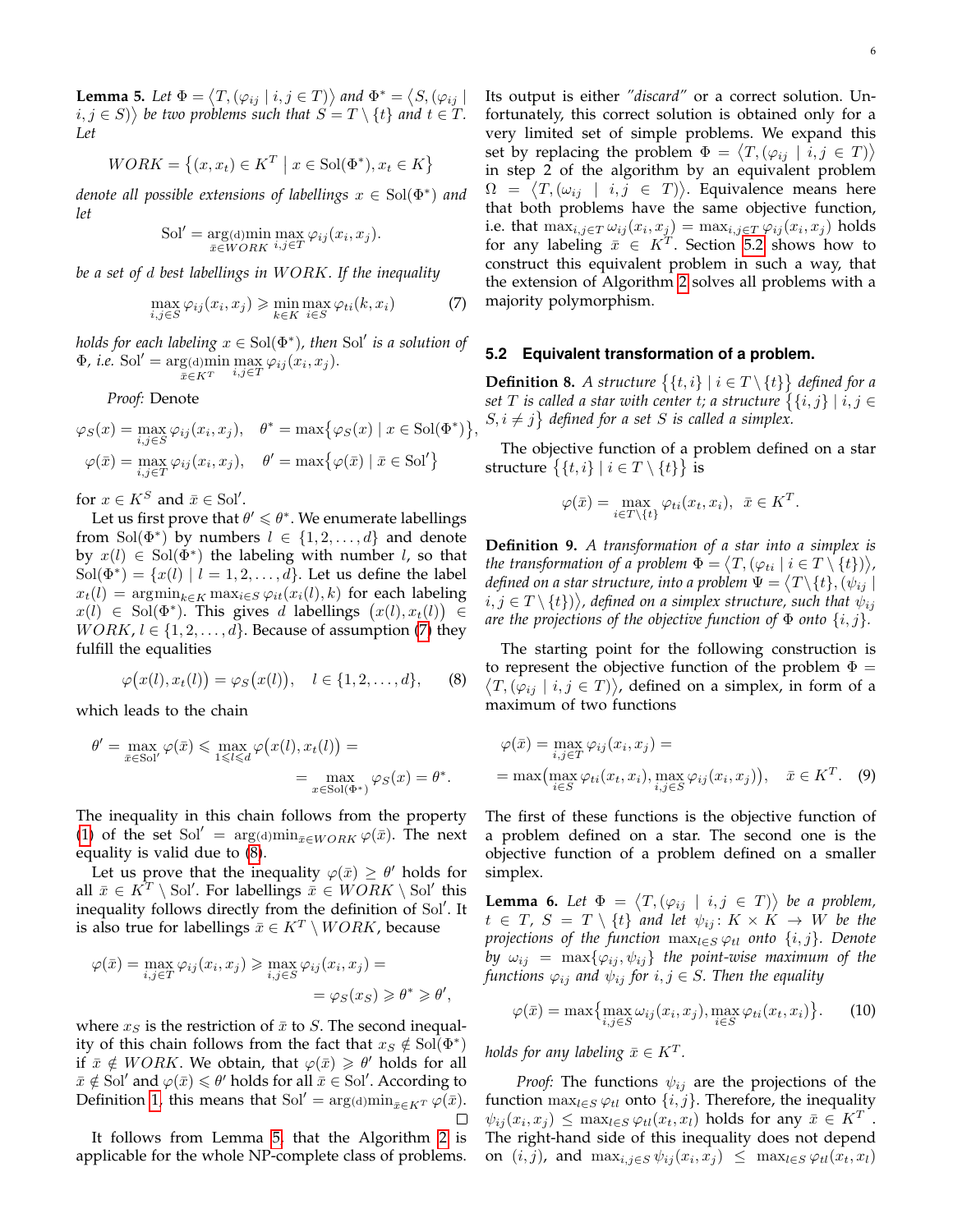follows as a consequence. Hence,

$$
\varphi(\bar{x}) = \max \{ \max_{i,j \in S} \varphi_{ij}(x_i, x_j), \max_{i \in S} \varphi_{ti}(x_t, x_i) \} =
$$
  
= 
$$
\max \{ \max_{i,j \in S} \psi_{ij}(x_i, x_j), \max_{i,j \in S} \varphi_{ij}(x_i, x_j), \max_{i \in S} \varphi_{ti}(x_t, x_i) \},\
$$

and [\(10\)](#page-5-4) follows immediately.

The function on the right-hand side of [\(10\)](#page-5-4) can be thought of as the objective function of the problem  $\Omega = \langle T, (\omega_{ij} \mid i,j \in T) \rangle$  where  $\omega_{ij} = \max{\{\varphi_{ij}, \psi_{ij}\}}$ for  $i, j \in S$  and  $\omega_{tj} = \varphi_{tj}$  for  $j \in S$ . The problems  $Φ$  and  $Ω$  are equivalent because they have the same objective function. Notice that this equivalence is not conditioned upon existence of a majority polymorphism. The following additional property holds in the event that the problem  $\Phi$  is invariant under some majority operator.

<span id="page-6-0"></span>**Lemma 7.** Let  $\Phi = \langle T, (\varphi_{ij} \mid i, j \in T) \rangle$  be a problem with *a majority polymorphism. Let*  $t \in T$  *and*  $S = T \setminus \{t\}$  *and let*  $\psi_{ij}$ :  $K \times K \rightarrow W$  *be the projections of the function*  $\max_{l \in S} \varphi_{tl}$  *onto*  $\{i, j\}$ *. Then the function*  $\omega : K^S \to W$ , *with values defined by*

$$
\omega(x_S) = \max\left\{\max_{i,j \in S} \varphi_{ij}(x_i, x_j), \max_{i,j \in S} \psi_{ij}(x_i, x_j)\right\},\tag{11}
$$

*is the projection of the objective function of* Φ *onto* S*.*

*Proof:* The following chain holds for the projection of the objective function  $\varphi: K^T \to W$  of  $\Phi$  onto the subset S and for any labeling  $x_S \in K^S$ 

$$
\min_{x_t \in K} \varphi(x_S, x_t) =
$$
\n
$$
= \min_{x_t \in K} \max \{ \max_{i,j \in S} \varphi_{ij}(x_i, x_j), \max_{i \in S} \varphi_{ti}(x_t, x_i) \} =
$$
\n
$$
= \max \{ \max_{i,j \in S} \varphi_{ij}(x_i, x_j), \min_{x_t \in K} \max_{i \in S} \varphi_{ti}(x_t, x_i) \} =
$$
\n
$$
= \max \{ \max_{i,j \in S} \varphi_{ij}(x_i, x_j), \max_{i,j \in S} \psi_{ij}(x_i, x_j) \}.
$$

The first equality repeats [\(9\)](#page-5-5), the second equality holds because  $\max_{i,j\in S}\varphi_{ij}(x_i,x_j)$  does not depend on  $x_t$  and the third equality holds because the function  $\max_{i,j\in S}\psi_{ij}$  is the projection of  $\max_{i\in S}\varphi_{ti}$  onto S, as shown in Lemma [4.](#page-3-1) П

In summary, given a problem  $\Phi = \langle T, (\varphi_{ij} \mid i,j \in T) \rangle$ , an arbitrary element  $t \in T$  and the subset  $S = T \setminus \{t\}$ , we have constructed the problem  $\Omega = \langle T, (\omega_{ij} \mid i, j \in T) \rangle$ , defined by

$$
\omega_{ij} = \max\{\varphi_{ij}, \psi_{ij}\} \quad \text{for } i, j \in S, \quad (12)
$$
  

$$
\omega_{tj} = \varphi_{tj} \quad \text{for } j \in S.
$$

According to Lemma [6,](#page-5-6) the objective functions of both problems are the same, therefore so are their projections onto S. Moreover, if the problem  $\Phi$  has a majority polymorphism then, according to Lemma [7,](#page-6-0) the projection of the function  $\omega(\bar{x}) = \max_{i,j \in T} \omega_{ij}(x_i, x_j)$ ,  $\bar{x} \in K^T$ , onto S is simply the function  $\omega(x_S) = \max_{i,j \in S} \omega_{ij}(x_i, x_j)$ ,  $x_S \in K^S$ .

Since the problem  $\Omega$  is defined in [\(12\)](#page-6-1) in terms of functions  $\psi_{ij}$ , the procedure of transforming  $\Phi$  into  $\Omega$ is defined up to the procedure of transforming a star into a simplex. This transformation can be expressed explicitly due to the following equivalences for expressions composed of operations max and min.

Let X and Y be some finite sets and let  $f: X \to W$ and  $g: Y \to W$  be two functions. Then

<span id="page-6-2"></span>
$$
\min_{x \in X} \min_{y \in Y} \max\{f(x), g(y)\} = \max\{\min_{x \in X} f(x), \min_{y \in Y} g(y)\}\tag{13}
$$

and for any  $x \in X$ 

 $\Box$ 

<span id="page-6-4"></span>
$$
\min_{y \in Y} \max\{f(x), g(y)\} = \max\{f(x), \min_{y \in Y} g(y)\}.
$$
 (14)

Let *I* be some finite set, let  $X_i$ ,  $i \in I \cup \{0\}$ , be finite sets and let  $f_i: X_i \to W$ ,  $i \in I \cup \{0\}$  be some functions. Then

<span id="page-6-3"></span>
$$
\max\{f_0(x_0), \max_{i \in I} \min_{x_i \in X_i} f_i(x_i)\} = \n= \max\{f_0(x_0), \max_{i \in I \cup \{0\}} \min_{x_i \in X_i} f_i(x_i)\} \quad (15)
$$

for any  $x_0 \in X_0$ .

Using rules [\(13\)](#page-6-2) - [\(15\)](#page-6-3), the star-to-simplex transformation is constructed in the following way. Let us pick two objects  $m, n \in S$  and fix them for the following considerations. Denote  $R = S \setminus \{m, n\} = T \setminus \{t, m, n\}$ . The following chain of equalities holds for the values  $\psi_{mn}(x_m, x_n)$ of the projection of  $\varphi(\bar{x}) = \max_{i \in S} \varphi_{ti}(x_t, x_i)$  onto  $\{m,n\}$ :

$$
\psi_{mn}(x_m, x_n) =
$$
\n
$$
\min_{x_t \in K} \min_{x_R \in K^R} \varphi(x_t, x_m, x_n, x_R) =
$$
\n
$$
\min_{k \in K} \min_{x \in K^R} \max_{i \in S} \varphi_{ti}(k, x_i) =
$$
\n
$$
\min_{k \in K} \max \{ \varphi_{tm}(k, x_m), \varphi_{tn}(k, x_n), \min_{x \in K^R} \max_{i \in R} \varphi_{ti}(k, x_i) \} =
$$
\n
$$
\min_{k \in K} \max \{ \varphi_{tm}(k, x_m), \varphi_{tn}(k, x_n), \max_{i \in R} \min_{x_i \in K} \varphi_{ti}(k, x_i) \} =
$$
\n
$$
\min_{k \in K} \max \{ \varphi_{tm}(k, x_m), \varphi_{tn}(k, x_n), \max_{i \in S} \min_{x_i \in K} \varphi_{ti}(k, x_i) \}.
$$

The first two equalities are valid by definition. The third one is valid according to rule [\(14\)](#page-6-4), the fourth one is valid according to [\(13\)](#page-6-2) and the fifth one is valid according to [\(15\)](#page-6-3). The following explicit expression for the star-tosimplex transformation

<span id="page-6-6"></span>
$$
\psi_{ij}(x_i, x_j) =
$$
  
= min max{ $\varphi_{ti}(k, x_i)$ ,  $\varphi_{tj}(k, x_j)$ , max min  $\varphi_{tl}(k, x_l)$ }  
(16)

<span id="page-6-1"></span>is obtained as a result.

Algorithm [3](#page-6-5) implements the transformation of the problem  $\Phi$  into the problem  $\Omega$  based on expressions [\(12\)](#page-6-1) and [\(16\)](#page-6-6).

<span id="page-6-5"></span>**Algorithm 3. Equivalent transformation of problems.**

**Input:** a problem  $\Phi = \langle T, (\varphi_{ij} | i, j \in T) \rangle$  and  $t \in T$ . **Output:** a problem  $\Omega = \langle T, (\omega_{ij} | i, j \in T) \rangle$ . 0. Let  $S = T \setminus \{t\}$ ; 1. for all  $k \in K$  compute  $q(k) = \max_{i \in S} \min_{x \in K} \varphi_{ti}(k, x)$ ; 2. for all  $i, j \in S$ ,  $x, y \in K$  compute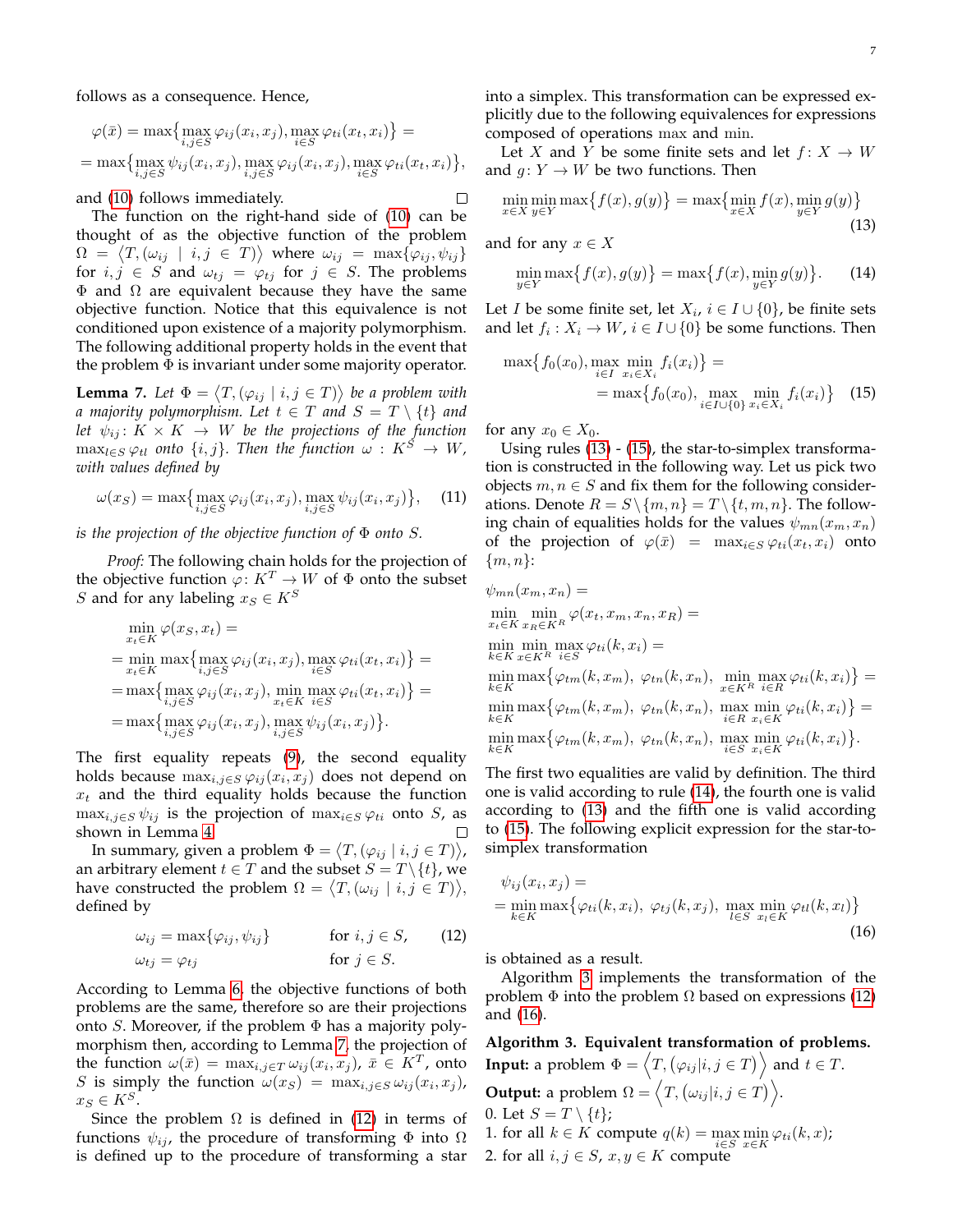$$
\psi_{ij}(x, y) = \min_{k \in K} \max \{ \varphi_{ti}(k, x), \varphi_{tj}(k, y), q(k) \};
$$
  
\n
$$
\omega_{ij}(x, y) = \max \{ \varphi_{ij}(x, y), \psi_{ij}(x, y) \};
$$
  
\n3. for all  $i \in S$ ,  $k, x \in K$  let  $\omega_{ti}(k, x) = \varphi_{ti}(k, x)$ .

The complexity of Algorithm [3](#page-6-5) is of order  $|K|^3 \times |T|^2$ .

#### **5.3 Solving problems of order two.**

We include Algorithm [3](#page-6-5) for equivalent transformation into the general Algorithm [2](#page-4-2) for exclusion of variables.

### <span id="page-7-0"></span>**Algorithm 4. Solving a problem of order two.**

**Input:** a problem  $\Phi = \langle T, (\varphi_{ij} | i, j \in T) \rangle$ . **Output:** either Sol(Φ) or a message *"discard"*. 0. If  $|T| = 2$ ,  $T = \{a, b\}$ then Sol $(\Phi) = \arg(\mathrm{d})$ min  $\varphi_{ab}(x_a, x_b)$ ;  $(x_a,x_b) \in K^2$ 

else

1. pick  $t \in T$ , let  $S = T \setminus \{t\}$ ;

- 2. using Algorithm [3](#page-6-5) construct the problem  $\Omega = \langle T, (\omega_{ij} \mid i, j \in T) \rangle;$
- 3. using Algorithm [4](#page-7-0) construct the set  $\mathrm{Sol}(\Omega^*)$ ,  $\Omega^* = \langle S, (\omega_{ij} \mid i, j \in S) \rangle$ ;
- 4. if at least one labeling  $x \in Sol(\Omega^*)$ fulfills the inequality  $\max_{i} \omega_{ij}(x_i, x_j) < \min_{i} \max_{i} \omega_{ti}(k, x_i)$ i,j∈S k∈K i∈S then return the message *"discard"*;
- 5. construct the auxiliary set

$$
WORK = \{(x, x_t) \in K^T \mid x \in Sol(\Omega^*), x_t \in K\};
$$
\n
$$
6. \text{ find } Sol' = \underset{\bar{x} \in WORK}{\arg(\text{d})} \underset{i,j \in T}{\min} \underset{i,j \in T}{\max} \omega_{ij}(x_i, x_j). \qquad \Box
$$

The complexity  $Q(T)$  of Algorithm [4](#page-7-0) is the sum of complexities of p.0-6:

the complexity of p.0 is of order  $|K|^2 + d \times \log|K|$ ; the complexity of p.1 may not be taken into account; the complexity of p.2 is of order  $|T|^2 \times |K|^3$ ; the complexity of p.3 is  $Q(T \setminus \{t\})$ ; the complexity of p.4 is of order  $d \times (|T|^2 + |T| \times |K|)$ ; the complexity of p.5 is of order  $d \times |K|$ ; the complexity of p.6 is of order  $d \times |T|^2 |K| + d \times |K| +$  $d \times \log(d \times |K|).$ 

Adding up these values and excluding components with order less than that of others, we obtain the recursive expression

$$
Q(T) = Q(T \setminus \{t\}) + \mathcal{O}(|T|^2 \times |K|^3 + d \times |T|^2 \times |K| + d \times \log d)
$$

and the following explicit expression for  $Q(T)$ 

$$
Q(T) = \mathcal{O}(|T|^3 \times |K|^3 + d \times |T|^3 \times |K| + |T| \times d \times \log d).
$$

The following theorem justifies Algorithm [4.](#page-7-0)

**Theorem 2.** Let  $\Phi = \langle T, (\varphi_{ij} \mid i, j \in T) \rangle$  be an input *problem for Algorithm [4](#page-7-0) and* Sol<sup>0</sup> *be a subset of* d *labellings constructed by the algorithm.*

1) *If the algorithm does not return a "discard" message then*

<span id="page-7-1"></span>
$$
\text{Sol}' = \underset{\bar{x} \in X^T}{\arg(\text{d})} \underset{i,j \in T}{\min} \underset{i,j \in T}{\max} \varphi_{ij}(x_i, x_j), \tag{17}
$$

*what means that the algorithm returns a valid solution of the problem.*

2) *If the problem* Φ *has a majority polymorphism then [\(17\)](#page-7-1) is valid without any further condition.*

*Proof:* Let  $\Omega = \langle T, (\omega_{ij} \mid i, j \in T) \rangle$  and its restriction  $\Omega^* \,=\, \big\langle S, (\omega_{ij} \, \mid \, i,j \,\in\, S) \big\rangle$  onto  $S$  denote the auxiliary problems constructed in steps 2 and 3 of the algorithm.

Let us prove the first statement of the theorem. If the algorithm has not returned a *"discard"* message, then the inequality

<span id="page-7-2"></span>
$$
\max_{i,j \in S} \omega_{ij}(x_i, x_j) \ge \min_{k \in K} \max_{i \in S} \omega_{ti}(k, x_i)
$$
 (18)

holds for each labeling  $x \in Sol(\Omega^*)$ . It follows from Lemma [5](#page-5-2) and condition [\(18\)](#page-7-2) that

$$
Sol' = \underset{\bar{x} \in X^T}{\arg(\mathrm{d})} \underset{i,j \in T}{\min} \underset{i,j \in T}{\max} \omega_{ij}(x_i, x_j).
$$

By taking into account equivalence of problems  $\Phi$  and  $\Omega$ , which follows from Lemma [6,](#page-5-6) we obtain [\(17\)](#page-7-1).

Let us prove the second statement. Since  $\Phi$  is assumed to have a majority polymorphism, it follows from Lemma [7](#page-6-0) that the objective function of the problem  $\Omega^*$  is the projection of the objective function of the problem Φ onto S. This means that inequalities [\(18\)](#page-7-2) are valid for all  $x \in K^S$  including  $x \in Sol(\overline{\Omega^*})$ . Consequently, the proof can be completed by repeating from hereon the proof of the first statement. □

## **6 CONCLUSION.**

We have analyzed the problem of finding  $d$  best labellings  $\bar{x}: T \to K$ , where T and K are finite sets and the quality  $\varphi: K^T \to W$  of a labeling is given in a format similar to constraint satisfaction theory. This addresses the search of d smallest numbers in a set of  $|K^T|$ numbers. If the function  $\varphi$  is invariant under a majority operator, then this problem is reduced to a sequence of  $(|T| - 2)$  essentially easier problems. Each of them seeks *d* smallest numbers in a set of  $|K| \times d$  numbers. In particular, if  $d = 1$  then the |T|-variate minimization is reduced to  $(|T| - 2)$  univariate minimizations.

This strength would be severely weakened, if the behavior of the algorithm on problems with no majority polymorphism was not known. This would require an additional algorithm for testing the existence of a majority polymorphism for the input problem. We do not know such an algorithm and expect it to be quite complex. The advantage of the proposed algorithm is that it does not require such control. It copes with the whole NP-complete class of minimax problems of a certain format. For any such problem the algorithm returns either the solution or a *"discard"* message. The latter is possible only if the problem has no majority polymorphism.